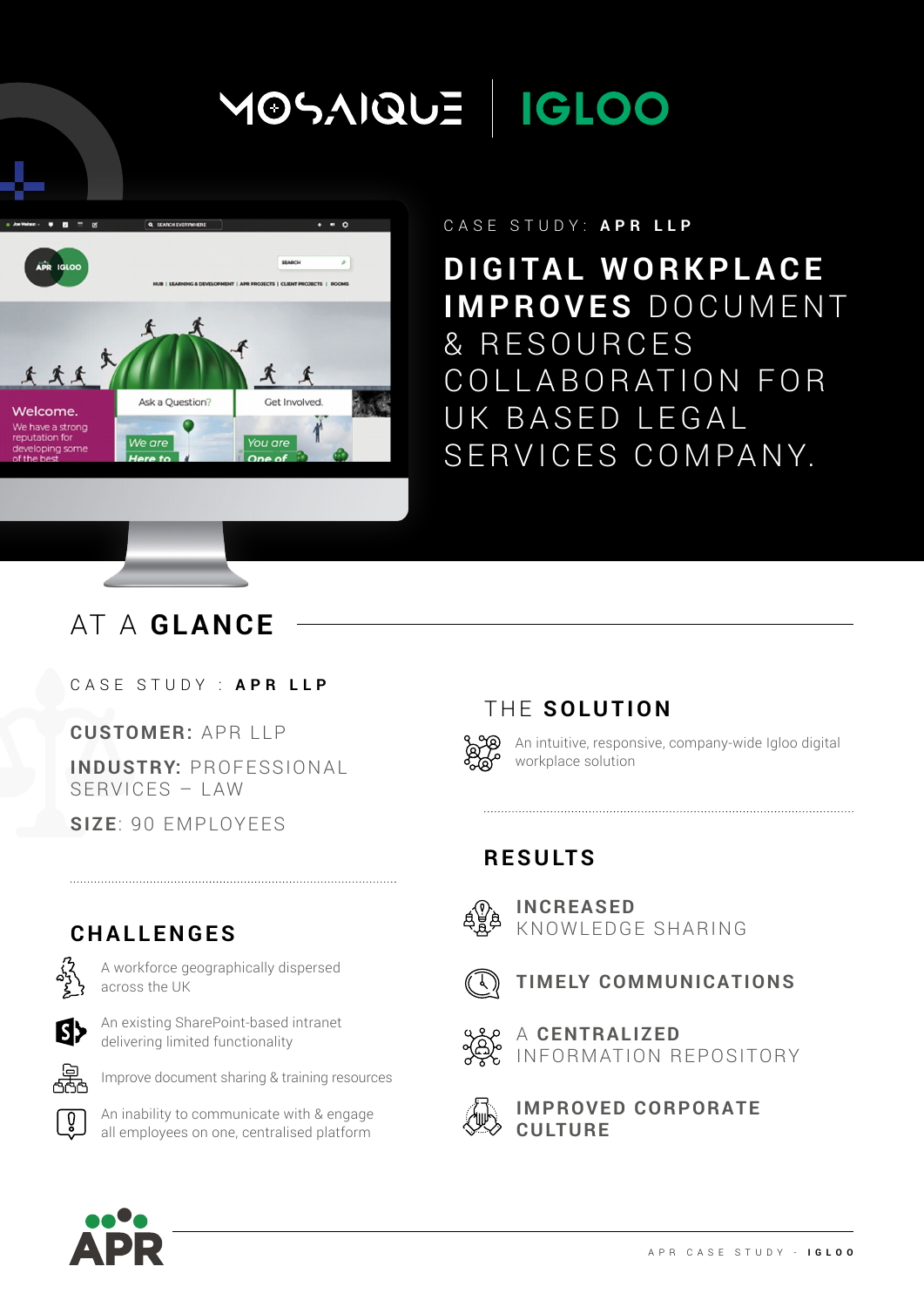"WE WERE REALLY IMPRESSED WITH THE COMMITMENT AND SERVICE THE IGLOO TEAM PROVIDED TO US IN WHAT WAS OUITE AN EXTENSIVE AND FORENSIC EXAMINATION OF THE VENDORS. WE HAD LOADS OF QUESTIONS WE NEEDED QUALIFYING AND THE IGLOO AND MOSAIOUE TEAM SUPPORTED INCREDIBLY WELL AND WE FELT THAT THE EXPERIENCE PRE SELECTION BODE WELL FOR ANY **IMPLEMENTATION PROCESS**.**"** 

**ROGER AUSTIN /** SENIOR PARTNER, ARP LLP

#### CASE STUDY: **APR LLP**

#### THE COMPANY

APR LLP provides their clients with high-quality interim actuarial and technical solutions and is one of the most trusted providers of interim actuarial services in the UK.

Using their unique service model; matching clients' requirements to the most suitable resources available, from either their own staff pool or our trusted contractors.

These solutions take the form of:

- **+** Interim resourcing solutions, providing resource and support on a full range of actuarial projects.
- **+** Consulting solutions, using our resources and expertise to address a variety of client needs.
- **+** Technical training services.



#### THE **CHALLENGE**

THE C<br>Using Sh<br>and in lin<br>to explore Using SharePoint (SP) as their document collaboration tool and in line with their continual growth, the company wanted to explore a more intuitive and 'Out of the Box' solution for sharing internal resources and documents and find an intranet solution that would allow the business to build better internal communications and culture for a growing team of actuaries spread across the UK.

> Roger Austin, senior partner at APR, led the project tender with the aim of providing their workforce with a more flexible and user-friendly intranet. The existing portal, built on SharePoint, was neither intuitive nor flexible and had become difficult to maintain and search the 1000's of business critical documents.

Through one of the most rigorous and detailed tender processes we have been through and with a number of potential suppliers shortlisted, APR choose Igloo and Mosaique as their preferred partners to deliver their new Intranet platform.



#### THE **SOLUTION**

The need to access a multitude of documents from customer files to actuarial training exams and internal processes was a basic requirement, with **the solution being able to deliver an intuitive and nontechnical intranet that could be accessed by all APR staff from both office and remote locations**.

The search functionality was critical and the ability to break down the complex procedural policies, training guides and documents into relevant business categories with a range of permissions and restrictions.

The social aspects and business updates/ news needed to be improved, currently being pretty non-existent, so that staff working in other remote locations felt part of the team led from their Head Office in Edinburgh.

A thorough scoping and needs analysis process was carried out and a full review of their existing SF workflows examined and both replicated and improved in the Igloo solution. Several exhaustive sessions were held to determine the best practise moving forward, with emphasis on a new Nomenclature and labelling. A planned strategy of content migration from SF to the igloo was agreed and implemented.

Two significant spaces needed to be considered; an area for new employees to access company procedures and compliance documents were delivered through an onboarding solution; and an area for actuaries doing exams and on-going personal development plans to both find resources and manage their journey.

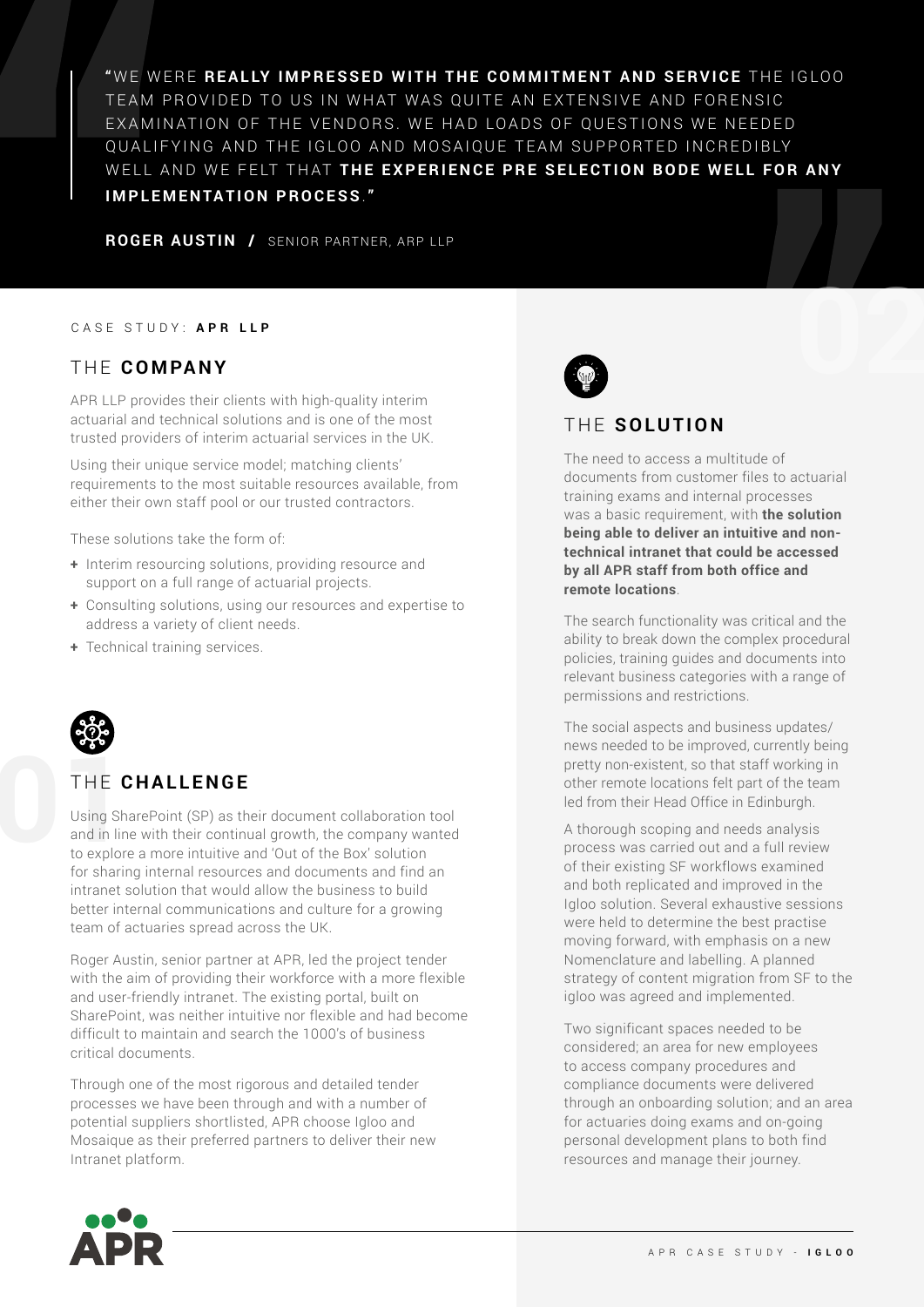#### CASE STUDY: **APR LLP**



#### **THE RESULTS**

The APR solution was designed, built and launched in the agreed time scale and the result is really beginning to deliver to the team at APR. Some of the additional functionality and bespoke build elements have really proved invaluable to the business.

News articles, a fantasy football league, polling opinions and industry related articles were all part of the final solution delivered. APR LLP have become one of Igloo's top performing customers for engagement in using the platform and the business is going from strength to strength with new users / employees being added regularly.

| <b>QUICK LINKS</b>         | <b>COMPANY NEWS</b><br><b>EMPLOYEE CHATTER</b>                                                                                                                                                                                                      | <b>RECENT ACTIVITY</b> | <b>WHOS NEW?</b>                   |
|----------------------------|-----------------------------------------------------------------------------------------------------------------------------------------------------------------------------------------------------------------------------------------------------|------------------------|------------------------------------|
| <b>Learning Zone</b>       |                                                                                                                                                                                                                                                     |                        |                                    |
| <b>Technical resources</b> | Your Space, Your Voice.                                                                                                                                                                                                                             |                        |                                    |
| Kudos                      | <b>June 14, 1878</b>                                                                                                                                                                                                                                |                        |                                    |
| Corner.                    | <b>Next Meeting Y</b><br><b>Boss Carolino . Blog</b>                                                                                                                                                                                                |                        |                                    |
|                            | <b>HEAR</b>                                                                                                                                                                                                                                         |                        |                                    |
|                            | Just remembered that I am exposed to have a clent team lunch on Thursday<br>38th June, which I think is when we are planning to have the next meeting.<br>Would althor the Wednesday or the Priday week instead? No worries if not, as I            |                        | View All                           |
| Recognition<br>where it's  | can miss the lunch if need be, but thought I would ask!<br><b>Boas</b>                                                                                                                                                                              |                        | <b>EVENT CALENDAR</b>              |
| due!                       | <b>B'Views B'Cunstractura</b>                                                                                                                                                                                                                       |                        |                                    |
|                            | <b>Bullet 34, 3478</b><br>Very High Level Questions -                                                                                                                                                                                               |                        | view important dates<br>and events |
|                            | <b>Street Fated - Mind</b><br>These are game guardons - which titruow are cuite trivial - but trivialit will be<br>a good place to chara, in case anyone else has the caree issues.                                                                 |                        | NOVEMBER 2018                      |
|                            | mariet- hope you are well, I thought that I would use this spece to sek a                                                                                                                                                                           |                        | S M T<br>W T                       |
| <b>RECENT PHOTOS</b>       | couple of very nutirearial questions that I cares up with when using the Iglea<br>goods for the first time, I appreciate these may be a touch back but at the very<br>least, if you could paint me to a section in the RAQs page that would receive |                        |                                    |
|                            | them or touch an them in our next reseling, that would be great.                                                                                                                                                                                    | .                      |                                    |

**"WE ARE DELIGHTED** WITH OUR NEW INTRANET AND HAVE BEEN SUPPORTED WELL THROUGHOUT THE BUILD AND LAUNCH AND WE HAVE EXPERIENCED THE SAME ON GOING **HIGH LEVELS OF CUSTOMER SERVICE AND SUPPORT"** 

TIM NASH / SENIOR PARTNER, APR LLP



#### **BESPOKE ASPECTS** OF THE PROJECT BUILD DELIVERED BY MCM.

With over 500 plus business documents from training resources to compliance, all of which sat on SharePoint, the task of transferring these documents and taking the opportunity to re label and name each document was going to be onerous. Mosaique **built a bespoke programme** and labelling system pulling 500 + documents from SharePoint, re assigning labels and tags automatically into the Igloo. The Igloo platform, with new improved labels enhanced both search for documentation and labels. This bespoke application deployment saved the company a significant amount of time and management in closing down the SF platform and ensured deadlines could be met for the launch of the new Intranet.